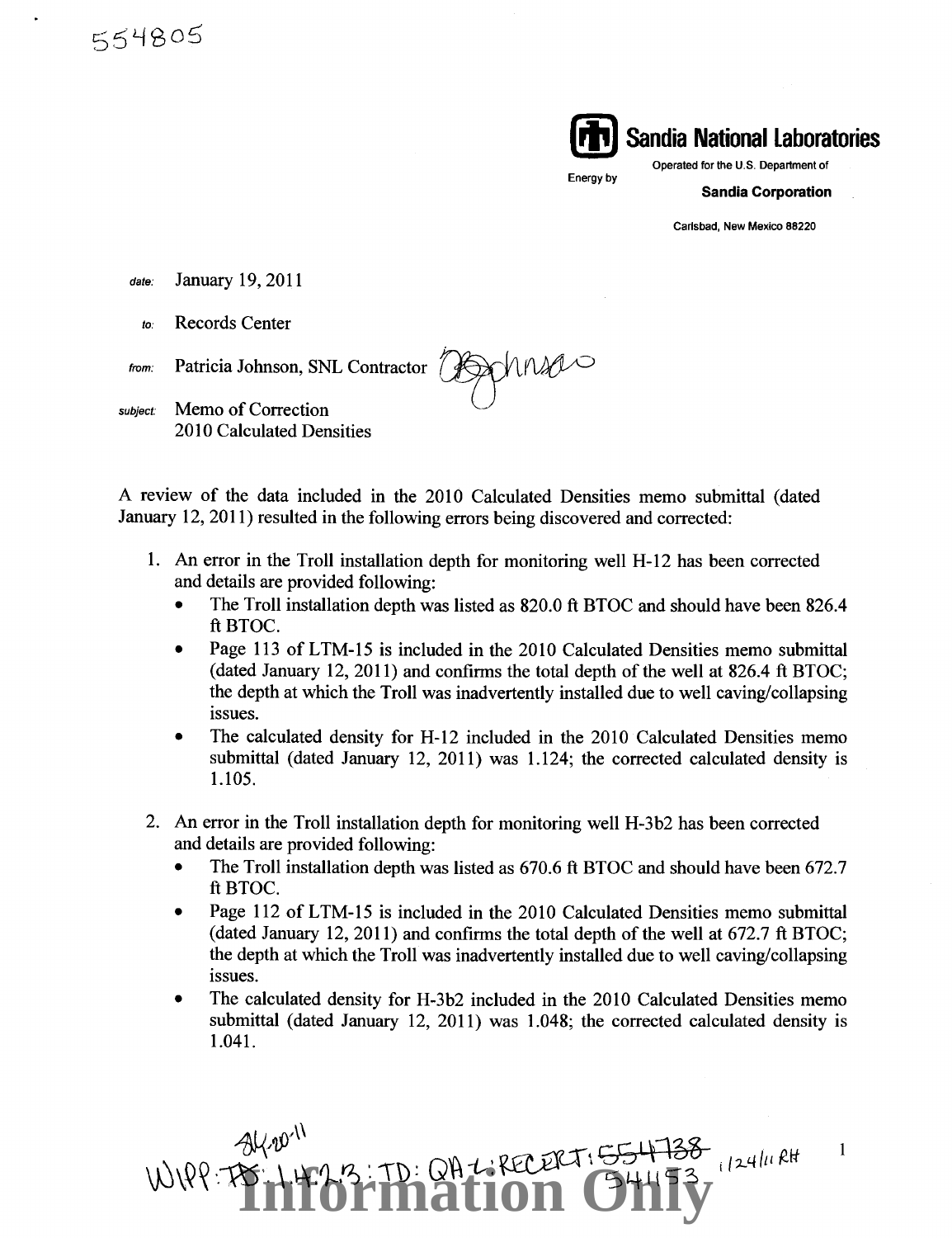- 3. An error in the filename referenced in Item 2 *(Identification/Listing of Input, Input sources, and Output)* of the 2010 Calculated Densities memo (dated January 12, 2011) has been corrected:
	- <sup>o</sup>Excel spreadsheet including the data- 2009 Calc Densities.xls, *should read*
	- $\circ$  Excel spreadsheet including the data  $-2010$  Calc Densities.xls

The following documents are included as attachments to this Memo of Correction:

- 2010 Calc Densities.xls (Excel spreadsheet print-out)
- 2010 Calc Densities Formulas.xls (Excel spreadsheet print-out)
- $H-3b2$  (Worksheet 8 in Excel spreadsheet print-out)
- H-12 (Worksheet 16 in Excel spreadsheet  $-$  print-out)

Shelly Nielsen, QA, concurs with the above corrections.

 $\mathcal{A}$ helyl, Melsen

## **Information Only**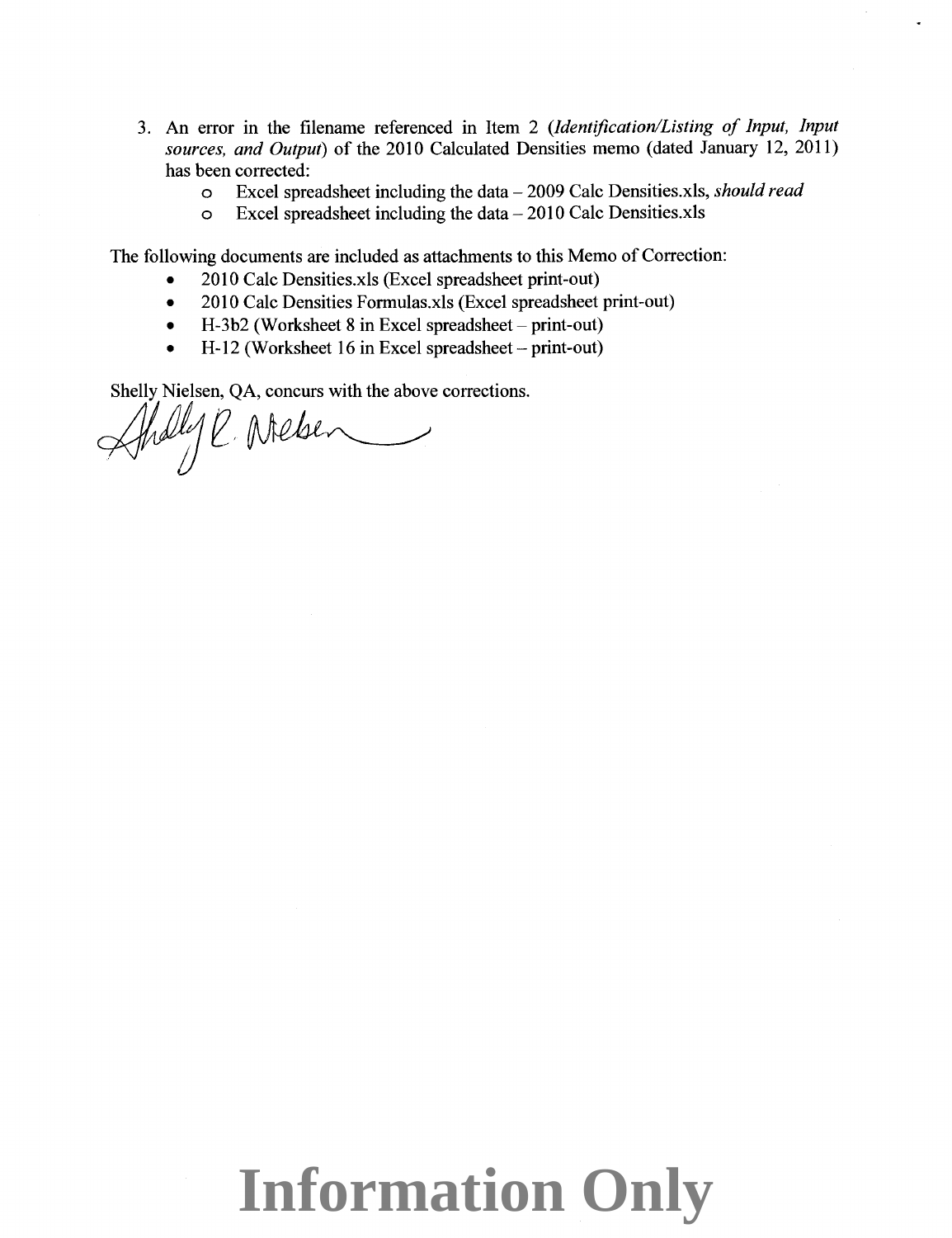**Information Only**

## 2010 Calc Dens

**2010 Calculated Densities** 

|                              | N                                                                                                                       |
|------------------------------|-------------------------------------------------------------------------------------------------------------------------|
| m                            |                                                                                                                         |
| K.                           | <b>Comments/Explanations</b>                                                                                            |
| 42                           |                                                                                                                         |
| 50                           |                                                                                                                         |
| $\overline{\mathbf{5}}$      |                                                                                                                         |
| 14                           | Actual Troll depth measured on 1/7/11. Historical Troll depth was                                                       |
| 12                           | exaggerated (687.7' BTOC) because Troll was hung up and<br>additional cable had been erroneously installed in the well. |
| 50                           |                                                                                                                         |
| 33                           |                                                                                                                         |
| <u>39</u>                    |                                                                                                                         |
| 33                           |                                                                                                                         |
| <u>48</u><br>$\overline{31}$ |                                                                                                                         |
| 82                           |                                                                                                                         |
| 婴儿                           | REFERENCE PRODUCED AND RESERVE TO BE THE                                                                                |
| 93<br>10                     | Plugged back to Magenta in October 2010, Measurements referenced<br>to BTOT                                             |
| 65                           |                                                                                                                         |
| 54                           |                                                                                                                         |
| 11                           | Actual Troll depth measured on 1/7/11. Historical Troll depth was                                                       |
| 113                          | exaggerated (838.4' BTOC) because Troll was hung up and<br>additional cable had been erroneously installed in the well. |
| 63                           |                                                                                                                         |
| 117                          |                                                                                                                         |
| 85                           |                                                                                                                         |
| 57                           |                                                                                                                         |
| $\overline{61}$<br>36        | Reference in logbook is to top of environmental casing, which is 1.18'<br>above top of reference casing                 |
| 61                           |                                                                                                                         |
| 187                          |                                                                                                                         |
| 106<br>103                   |                                                                                                                         |
| 39                           |                                                                                                                         |
| 15                           |                                                                                                                         |
| 63                           |                                                                                                                         |
| 186                          |                                                                                                                         |
| 23                           |                                                                                                                         |
| 147<br>133                   |                                                                                                                         |
| 150                          |                                                                                                                         |
| 25                           |                                                                                                                         |
| 48                           |                                                                                                                         |
| 107<br>$\frac{1}{109}$       |                                                                                                                         |
| 32                           |                                                                                                                         |
| <u>29</u>                    |                                                                                                                         |
| 19                           |                                                                                                                         |
| 142<br>147                   |                                                                                                                         |
| 143                          |                                                                                                                         |
| 78                           |                                                                                                                         |
| <u> 181</u>                  |                                                                                                                         |
| 82<br>87                     |                                                                                                                         |
| 79                           |                                                                                                                         |
| 85                           |                                                                                                                         |

|                     |                      |                      |                                    |                              | F.                  | G                   | н                                                                                                                 |                      |                            | κ               |            | M                                                                                                                     | N                                                                      |
|---------------------|----------------------|----------------------|------------------------------------|------------------------------|---------------------|---------------------|-------------------------------------------------------------------------------------------------------------------|----------------------|----------------------------|-----------------|------------|-----------------------------------------------------------------------------------------------------------------------|------------------------------------------------------------------------|
| A                   | в                    | <b>C</b>             | D                                  | Е                            |                     |                     |                                                                                                                   | <b>Troll Install</b> | <b>Troll Ideal Install</b> | Length Off      |            | Installation                                                                                                          |                                                                        |
|                     | 2010 Avg             | 2009 Avg             | 2010 - 2009                        | # of Dens                    | Troll - Mini/Level. | Timeframe of        |                                                                                                                   |                      | Depth (ft BTOC/T)          | Ideal           | Date of    | Logbook                                                                                                               | <b>Comments/Explanations</b>                                           |
| <b>Monitor Well</b> | <b>Calc Dens</b>     | <b>Calc Dens</b>     |                                    |                              | Vented (v)/Non-     | Data                | <b>Troll File Name(s)</b>                                                                                         | Depth (ft            |                            |                 | Install    | Page                                                                                                                  |                                                                        |
|                     | (a/cm <sup>3</sup> ) | (a/cm <sup>3</sup> ) | Diff (g/cm <sup>3</sup> ) Averaged |                              | Vented (nv)         |                     |                                                                                                                   | BTOC/T)              | (ERMS 549564)              | Depth (ft)      |            | LTM-12, 142                                                                                                           |                                                                        |
| AEC-7               | 1.076                | 1.078                | $-0.002$                           |                              | Level - nv          |                     | June - August SN106823 121609 AEC-7 (C9) 2010-08-12 11.39.03.wsl                                                  | 872.4                | 872.4                      | 0.00            | 12/16/2009 | LTM-13, 60                                                                                                            |                                                                        |
| $C-2737$            | 1.025                | 1.025                | 0.000                              | -6                           | Level - nv          |                     | June - August SN110390 021810 C-2737 (C21) 2010-11-17 12.29.50.wsl                                                | 688.9                | 691.0                      | 2.15            | 2/18/2010  |                                                                                                                       |                                                                        |
| ERDA-9              | 1.070                | 1.068                | 0.002                              | -5                           | Level - nv          |                     | June - August SN102927 052610 ERDA-9 (C13) 2010-11-30 13.38.57.wsl                                                | 717.2                | 716.8                      | $-0.42$         | 5/26/2010  | $LTM-14, 61$                                                                                                          |                                                                        |
| $H-2b2$             | 1.011                | 1.009                | 0.002                              | 6                            | Level - nv          |                     | June - August SN116305 011210 H-2b2 (C7) 2010-11-17 09.07.03.wsl                                                  | 635.5                | 635.5                      | 0.00            | 1/12/2010  | $LTM-13, 14$                                                                                                          | Actual Troll depth measured on 1/7/11. Historical Troll depth was      |
|                     |                      |                      |                                    |                              |                     |                     |                                                                                                                   |                      |                            |                 |            |                                                                                                                       | exaggerated (687.7' BTOC) because Troll was hung up and                |
|                     | 1.041                | 1.040                | 0.001                              | -6                           | Level - nv          |                     | June - August   SN116299 121709 H-3b2 (C8) 2010-08-31 10.29.00.wsl                                                | 672.7                | 687.7                      | 15.02           |            | 12/17/2009   LTM-15, 112                                                                                              | additional cable had been erroneously installed in the well.           |
| $H-3b2$             |                      |                      |                                    |                              |                     |                     |                                                                                                                   |                      |                            |                 |            |                                                                                                                       |                                                                        |
|                     | 1.016                | 1.016                | 0.000                              | -5                           | Level - nv          |                     | June - August SN116306 052610 H-4bR (C4) 2010-12-10 09.33.26.wsl                                                  | 507.9                | 504.1                      | $-3.80$         | 5/26/2010  | LTM-14, 60                                                                                                            |                                                                        |
| H-4bR               |                      |                      |                                    |                              |                     |                     | SN146412 062509 H-5b (C9) 2010-06-04 07.45.57 wsl, SN162603                                                       | 910.3                | 910.3                      | 0.00            | 6/25/2009  | LTM-11, 33                                                                                                            |                                                                        |
| $H-5b$              | 1.091                | 1.094                | $-0.003$                           | -5                           | Level - nv          | June - August       | 060410 H-5b (C10) 2010-12-08 14.29.26.wsl                                                                         |                      |                            |                 | 6/4/2010   | LTM-14, 89                                                                                                            |                                                                        |
|                     |                      |                      |                                    |                              |                     |                     | SN121360 100109 H-6bR (C2) 2010-07-28 10.11.54.wsl,                                                               | 616.6                | 617.5                      | 0.90            | 10/1/2009  | $LTM-12, 33$                                                                                                          |                                                                        |
| H-6bR               | 1.035                | 1.035                | 0.000                              | -6                           | Level - nv          | June - August       | SN147945 072810 H-6bR (C3) 2010-11-05 10.46.51 wsl                                                                |                      |                            |                 | 7/28/10    | LTM-14, 148                                                                                                           |                                                                        |
|                     |                      |                      |                                    |                              |                     |                     | SN122638 050510 H-7b1 (C13) 2010-08-10 10.36.43.wsl,                                                              | 269.9                | 269.9                      | 0.00            | 5/5/2010   | LTM-14, 31<br>LTM-14, 182                                                                                             |                                                                        |
| H-7b1               | 1.004                | 1.004                | 0.000                              | -8                           | Level - nv          | June - August       | SN146411 081210 H-7b1 (C14) 2010-12-07 12.24.30 wsl                                                               |                      |                            |                 | 8/12/10    | <b>All and Constitution of the Constitution of the Constitution of the Constitution of the Constitution of the Co</b> |                                                                        |
| $H-9bR$             |                      | $-184$               | $\mathcal{L} = \mathcal{L}$        | <b>A Secretary Adventure</b> | <b>Participants</b> | <b>CONSTRUCTION</b> | Chapter of the Unable to calculate ? well drilled in October 2010 and water levels not available for calculation. |                      |                            |                 |            |                                                                                                                       |                                                                        |
|                     |                      |                      |                                    |                              |                     |                     | SN133569 022410 H-9c (C18) 2010-06-30 10.15.52 wsl, SN123367                                                      |                      |                            |                 | 8/6/2009   | LTM-11, 93                                                                                                            | Plugged back to Magenta in October 2010, Measurements referenced       |
| $H-9c$              | 1.004                | 1.004                | 0.000                              | 5                            | Level - nv          | June - August       | 063010 H-9c (C19) 2010-08-04 11.47.27.wsl, SN123367 090810 H-                                                     | 663.5                | 663.5                      | 0.00            | 6/30/2010  | LTM-14, 110                                                                                                           | to BTOT                                                                |
|                     |                      |                      |                                    |                              |                     |                     | 9c (C20) 2010-09-26 10.04.02.wsl                                                                                  |                      |                            |                 |            |                                                                                                                       |                                                                        |
|                     |                      |                      |                                    |                              |                     |                     |                                                                                                                   | 1372.1               | 1372.1                     | 0.00            | 7/27/2009  | LTM-11, 65                                                                                                            |                                                                        |
| $H-10c$             | 1.089                | 1.089                | 0.000                              | $\overline{7}$               | Level - nv          | January - April     | SN129649 072709 H-10c (C8) 2010-05-03 13.23.02.wsl                                                                |                      |                            |                 |            |                                                                                                                       |                                                                        |
|                     |                      |                      |                                    |                              |                     |                     | SN123356 021010 H-11b4(C12) 2010-06-30 11.44.23.wsl,                                                              | 736.3                | 736.2                      | $-0.08$         | 2/10/2010  | $LTM-13, 54$                                                                                                          |                                                                        |
| H-11b4              | 1.049                | 1.058                | $-0.009$                           | 6                            | Level - nv          | June - August       | SN136296 063010 H-11b4 (C13) 2010-12-06 12.48.32.wsl                                                              |                      |                            |                 | 6/30/2010  | LTM-14, 111                                                                                                           |                                                                        |
|                     |                      |                      |                                    |                              |                     |                     |                                                                                                                   |                      |                            |                 |            |                                                                                                                       | Actual Troll depth measured on 1/7/11. Historical Troll depth was      |
|                     |                      | 1.095                | 0.010                              | - 7                          | Level - nv          | June - August       | SN149041 092309 H-12 (C19) 2010-07-07 08.44.41.wsl                                                                | 826.4                | 838.4                      | 12.00           | 1/7/2011   | LTM-15, 113                                                                                                           | exaggerated (838.4' BTOC) because Troll was hung up and                |
| $H-12$              | 1.105                |                      |                                    |                              |                     |                     | SN102920 070810 H-12 (C20) 2010-12-06 13.27.04.wsl                                                                |                      |                            |                 |            |                                                                                                                       | additional cable had been erroneously installed in the well.           |
|                     |                      | 1.118                | $-0.001$                           | 6                            | Level - nv          |                     | June - August SN141106 021810 H-15R (C7) 2010-11-30 12.57 04 wsl                                                  | 872.5                | 872.5                      | 0.04            | 2/18/2010  | $LTM-13.63$                                                                                                           |                                                                        |
| <b>H-15R</b>        | 1.117                | 1.037                | $-0.002$                           | 6                            | Level - nv          |                     | June - August SN121047 111909 H-16 (C2) 2010-10-05 09.09.17 wsl                                                   | 715.1                | 715.1                      | $-0.01$         | 11/19/2009 | LTM-12, 117                                                                                                           |                                                                        |
| H-16                | 1.035                |                      |                                    |                              |                     |                     |                                                                                                                   | 700.6                | 720.4                      | 19.80           | 11/9/2009  | LTM-12, 85                                                                                                            |                                                                        |
| $H-17$              | 1.134                | 1.133                | 0.001                              | 6                            | Level - nv          | June - August       | SN123357 052010 H-17 (C7) 2010-09-01 11.55.37.wsl                                                                 |                      |                            |                 | 5/20/2010  | LTM-14, 57                                                                                                            |                                                                        |
|                     | 1.066                | 1.065                | 0.001                              | -6                           | Level - nv          |                     | June - August SN116300 021810 H-19b0 (C11) 2010-11-30 11.50.03.wsl                                                | 753.6                | 754.0                      | 0.42            | 2/18/2010  | $LTM-13, 61$                                                                                                          | Reference in logbook is to top of environmental casing, which is 1.18' |
| H-19b0              |                      |                      |                                    |                              |                     |                     | SN121033 050510 IMC-461 (C19) 2010-12-07 14.21.45.wsl                                                             | 3753                 | 376.5                      | 1.18            | 5/5/2010   | LTM-14, 36                                                                                                            |                                                                        |
| <b>IMC-461</b>      | 1.003                | 1.005                | $-0.002$                           | 6                            | Level - nv          | June - August       |                                                                                                                   |                      |                            |                 |            |                                                                                                                       | above top of reference casing                                          |
|                     |                      |                      |                                    |                              |                     |                     | SN121361 102009 SNL-1 (C17) 2010-08-17 11.05.35.wsl,                                                              | 612.9                | 612.9                      | $-0.03$         | 10/20/2009 | $LTM-12, 61$                                                                                                          |                                                                        |
| <b>SNL-1</b>        | 1.026                | 1.028                | $-0.002$                           | $\overline{7}$               | Level - nv          | June - August       | SN116453 081710 SNL-1 (C18) 2010-12-08 11.04.55.wsl                                                               |                      |                            |                 | 8/17/2010  | LTM-14, 187                                                                                                           |                                                                        |
|                     |                      |                      |                                    |                              |                     |                     | SN147947 022510 SNL-2(C26) 2010-06-29 10.09.40.wsl,                                                               | 470.7                | 470.7                      | 0.00            | 6/29/2010  | LTM-14, 106                                                                                                           |                                                                        |
| <b>SNL-2</b>        | 1.007                | 1.006                | 0.001                              | 6.                           | Level - nv          | June - August       | SN164456 062910 SNL-2 (C27) 2010-12-07 15.08.20.wsl                                                               |                      |                            |                 |            |                                                                                                                       |                                                                        |
| SNL-3               | 1.026                | 1.030                | $-0.004$                           | <b>A</b>                     | Level - nv          | June - August       | SN110411 111809 SNL-3 (C12) 2010-10-14 09.46.29.wsl                                                               | 766.5                | 766.5                      | 0.00            |            | 11/18/2009 LTM-12, 103<br>$LTM-14, 39$                                                                                |                                                                        |
| SNL-5               | 1.006                | 1.007                | $-0.001$                           | -6                           | Level - nv          |                     | June - August SN149045 050510 SNL-5 (C16) 2010-12-08 09.18.31.wsl                                                 | 649.0                | 649.0                      | 0.00            | 5/5/2010   | LTM-14, 15                                                                                                            |                                                                        |
| SNL-6               | 1.231                | 1.230                | 0.001                              | 6                            | Level - nv          |                     | June - August SN159432 050310 SNL-6 (C10) 2010-12-08 11.54.31 wsl                                                 | 1338.2               | 1338.2                     | 0.00            | 5/3/2010   | $LTM-12, 63$                                                                                                          |                                                                        |
|                     |                      |                      |                                    |                              |                     |                     | SN121786 102009 SNL-8 (C27) 2010-08-17 09.45.35.wsl,                                                              | 969.7                | 969.7                      | 0.00            | 10/20/2009 | LTM-14, 186                                                                                                           |                                                                        |
| SNL-8               | 1.092                | 1.091                | 0.001                              | $\overline{7}$               | Level - nv          | June - August       | SN134838 081710 SNL-8(C28) 2010-12-08 14.09.18.wsl                                                                |                      |                            |                 | 8/17/2010  | $LTM-12, 23$                                                                                                          |                                                                        |
|                     |                      |                      |                                    |                              |                     |                     | SN123363 093009 SNL-9 (C21) 2010-07-28 09.26.36.wsl,                                                              | 567.2                | 567.2                      | 0.00            | 9/30/2009  | LTM-14, 147                                                                                                           |                                                                        |
| SNL-9               | 1.016                | 1.016                | 0.000                              | 5.                           | Level - nv          | June - August       | SN102924 072810 SNL-9(C22) 2010-12-07 14.06.52.wsl                                                                |                      |                            |                 | 7/28/2010  | $LTM-11, 133$                                                                                                         |                                                                        |
|                     |                      |                      |                                    |                              |                     |                     | SN110383 082709 SNL-10 (C11) 2010-07-28 11.34.10.wsl                                                              | 613.5                | 613.5                      | $-0.04$         | 8/27/2009  | 7/28/2010   LTM-14, 150                                                                                               |                                                                        |
| <b>SNL-10</b>       | 1.007                | 1.007                | 0.000                              | 6                            | Level - nv          | June - August       | SN134842 072810 SNL-10 (C12) 2010-12-10 11.29.58.wsl                                                              |                      |                            |                 |            | 5/4/2010   LTM-14, 25                                                                                                 |                                                                        |
| $SNL-12$            | 1.003                | 1.002                | 0.001                              | 6                            | Level - nv          |                     | June - August SN143789 050410 SNL-12 (C14) 2010-12-06 15.07.25.wsl                                                | 570.9                | 570.9                      | 0.00            |            | LTM-14, 48                                                                                                            |                                                                        |
| <b>SNL-13</b>       | 1.021                | $-1.023$             | $-0.002$                           | 6.                           | Level - nv          |                     | June - August SN122629 050610 SNL-13 (C13) 2010-12-10 08.58.19 wsl                                                | 401.2                | 401.2                      | $-0.04$         | 5/6/2010   | 3/25/2010   LTM-13, 107                                                                                               |                                                                        |
| <b>SNL-14</b>       | 1.044                | 1.044                | 0.000                              | -6                           | Level - nv          |                     | June - August SN126691 033010 SNL-14 (C22) 2010-11-30 10.49.01 wsl                                                | 670.1                | 669.5                      | $-0.58$<br>0.00 |            | 3/25/2010   LTM-13, 109                                                                                               |                                                                        |
| <b>SNL-15</b>       | 1.226                | 1.223                | 0.003                              | 6.                           | Level - nv          |                     | June - August SN126694 033010 SNL-15 (C17) 2010-11-30 14.28.25.wsl                                                | 922.8                | 922.8                      | 0.00            | 5/5/2010   | $LTM-14.32$                                                                                                           |                                                                        |
| <b>SNL-16</b>       | 1.007                | 1.013                | $-0.006$                           | 6                            | Level - nv          |                     | June - August SN112784 050510 SNL-16 (C9) 2010-10-21 08.56.01 wsl                                                 | 206.3                | 206.3                      | $-0.04$         | 5/4/2010   | LTM-14, 29                                                                                                            |                                                                        |
| <b>SNL-17A</b>      | 1.002                | 1.003                | $-0.001$                           | 6.                           | Level - nv          |                     | June - August SN122632 050410 SNL-17 (C14) 2010-11-17 10.52.20 wsl                                                | 349.6                | 349.6                      |                 | 1/12/2010  | $LTM-13, 19$                                                                                                          |                                                                        |
|                     |                      |                      |                                    |                              | Level - nv          | June - August       | SN148779 011210 SNL-18 (C15) 2010-07-15 09.49.25.wsl,                                                             | 551.3                | 551.2                      | $-0.11$         | 7/15/2010  | LTM-14, 142                                                                                                           |                                                                        |
| <b>SNL-18</b>       | 1.004                | 1.003                | 0.001                              | 6                            |                     |                     | SN116454 071510 SNL-18 (C16) 2010-12-08 09.48.49.wsl                                                              |                      |                            |                 | 9/15/2009  | LTM-11, 147                                                                                                           |                                                                        |
|                     |                      |                      |                                    |                              | Level - nv          | June - August       | SN121791 091509 SNL-19 (C12) 2010-07-15 11.24.32.wsl,                                                             | 355.1                | 355.1                      | 0.00            | 7/15/2010  | LTM-14, 143                                                                                                           |                                                                        |
| <b>SNL-19</b>       | 1.004                | 1.005                | $-0.001$                           | 6                            |                     |                     | SN146412 071510 SNL-19 (C13) 2010-12-07 14.51.33.wsl                                                              |                      |                            |                 | 10/28/2009 | LTM-12, 78                                                                                                            |                                                                        |
|                     |                      |                      |                                    | <b>7</b>                     | Level - nv          | June - August       | SN110407 102809 WIPP-11 (C20) 2010-08-12 08.57.08.wsl,                                                            | 857.8                | 857.8                      | 0.00            | 8/12/2010  | LTM-14, 181                                                                                                           |                                                                        |
| <b>WIPP-11</b>      | 1.035                | 1.035                | 0.000                              |                              |                     |                     | SN110407 081210 WIPP-11 (C21) 2010-09-01 13.07.56 wsl                                                             |                      |                            |                 | 11/9/2009  | $LTM-12, 82$                                                                                                          |                                                                        |
|                     |                      |                      |                                    | $\overline{7}$               | Level - nv          | June - August       | SN134838 110909 WIPP-13 (C12) 2010-06-02 08.56.46 wsl,                                                            | 715.3                | 715.3                      | 0.00            | 6/4/2010   | LTM-14, 87                                                                                                            |                                                                        |
| WIPP-13             | 1.042                | 1.043                | $-0.001$                           |                              |                     |                     | SN143794 060410 WIPP-13 (C13) 2010-11-05 10.06.08.wsl                                                             |                      |                            |                 | 7/28/2009  | LTM-11, 79                                                                                                            |                                                                        |
|                     |                      |                      | 0.000                              |                              | Level - nv          | June - August       | SN134842 072809 WIPP-19 (C4) 2010-06-02 08.16.07.wsl,                                                             | 770.2                | 770.2                      | 0.00            | 6/4/10     | LTM-14, 85                                                                                                            |                                                                        |
| WIPP-19             | 1.049                | 1.049                |                                    |                              |                     |                     | SN143793 060410 WIPP-19(C5) 2010-12-08 14.50.14 wsl                                                               |                      |                            |                 |            |                                                                                                                       |                                                                        |

Notes:

 $\bullet$ 

Attempts have been made to explain changes in calculated density between 2009 and 2010 = to or >0.02 g/c (nv) = non-vented

https://www.https://www.https://www.https://www.https://www.https://www.https://www.https://www.https://www.https://www.https://www.https://www.https://www.https://www.https://www.https://www.https://www.https://www.https:

ft BTOC = feet below top of casing<br>ft BTOT = feet below top of tubing L TM = Long-Term Monitoring<br>(i) = uphot C TM = Long-Term Monitoring<br>(i) = uphot

(v) =vented WSWT = WIPP Well Site Testing Barometric data are from SN10532 2009-10-28 120000 prt-a-cmp(BAR05).bin, SN11064 2010-05-11 120000 P-A-C (baro7).bin, SN13500 2010-06-17 100000 P-A-C (baro8).bin

Page 1 of 1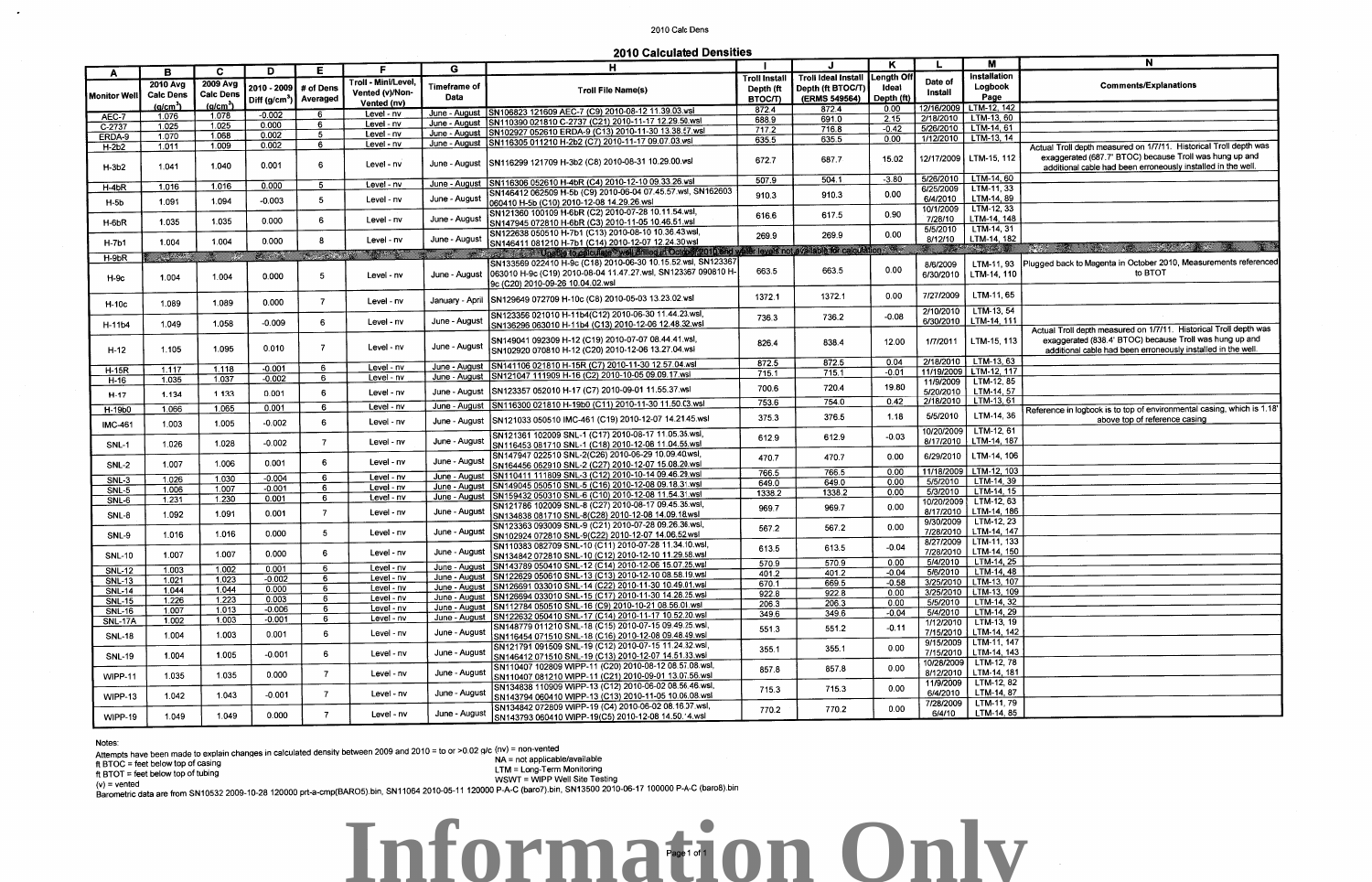## 2010 Calc Dens Formulas

2010 Calculated Densities

|                      |                                                           |                                                            |                                                    |                             |                                                            |                                  |                                                                                                                                                                         |                                              | J                                                                   | κ                                                            | $\mathbf{L}$                       | M                                      |                        |
|----------------------|-----------------------------------------------------------|------------------------------------------------------------|----------------------------------------------------|-----------------------------|------------------------------------------------------------|----------------------------------|-------------------------------------------------------------------------------------------------------------------------------------------------------------------------|----------------------------------------------|---------------------------------------------------------------------|--------------------------------------------------------------|------------------------------------|----------------------------------------|------------------------|
| A<br>Monitor<br>Well | в<br>2010 Avg<br><b>Calc Dens</b><br>(q/cm <sup>3</sup> ) | C.<br>2009 Avg<br><b>Calc Dens</b><br>(g/cm <sup>3</sup> ) | D<br>$2010 -$<br>2009 Diff<br>(g/cm <sup>3</sup> ) | E.<br># of Dens<br>Averaged | F<br>Troll - Mini/Level.<br>Vented (v)/Non-<br>Vented (nv) | G<br>Timeframe of<br><b>Data</b> | н<br><b>Troll File Name(s)</b>                                                                                                                                          | <b>Troll Install</b><br>Depth (ft<br>BTOC/T) | Troll Ideal Install<br>Depth (ft<br><b>BTOC/T) (ERMS</b><br>549564) | <b>Length Off</b><br><b>Ideal Depth</b><br>(f <sup>t</sup> ) | Date of<br>Install                 | Installation<br>Logbook<br>Page        |                        |
| AEC-7                | 1.076                                                     | 1.0778                                                     | =B4-C4                                             | l6                          | Level - nv                                                 | June - August                    | SN106823 121609 AEC-7 (C9) 2010-08-12 11.39.03.wsl                                                                                                                      | 872.4                                        | 872.4                                                               | =J4-I4                                                       | 40163                              | LTM-12, 142                            |                        |
| C-2737               | 1.025                                                     | 1.0246                                                     | =B5-C5                                             |                             | Level - nv                                                 | June - August                    | SN110390 021810 C-2737 (C21) 2010-11-17 12.29.50.wsl                                                                                                                    | 688.85                                       | 691                                                                 | $=$ J5-15                                                    | 40227                              | LTM-13, 60                             |                        |
| ERDA-9               | 1.07                                                      | 1.0682                                                     | =B6-C6                                             | 5                           | Level - nv                                                 | June - August                    | SN102927 052610 ERDA-9 (C13) 2010-11-30 13.38.57.wsl                                                                                                                    | 717.2                                        | 716.78                                                              | =J6-16                                                       | 40324                              | LTM-14, 61                             |                        |
| $H-2b2$              | 1.011                                                     | 1.0088                                                     | $=B7-C7$                                           |                             | Level - nv                                                 | June - August                    | SN116305 011210 H-2b2 (C7) 2010-11-17 09.07.03.wsl                                                                                                                      | 635.5                                        | 635.5                                                               | $=17-17$                                                     | 40190                              | LTM-13, 14                             |                        |
| $H-3b2$              | 1.041                                                     | 1.04                                                       | =B8-C8                                             |                             | Level - nv                                                 | June - August                    | SN116299 121709 H-3b2 (C8) 2010-08-31 10.29.00.wsl                                                                                                                      | 672.68                                       | 687.7                                                               | =J8-18                                                       | 40164                              | LTM-15, 112                            | Actual Tro<br>BTOC) be |
| $H-4bR$              | 1.016                                                     | 016. ا                                                     | =B9-C9                                             |                             | Level - nv                                                 | June - August                    | SN116306 052610 H-4bR (C4) 2010-12-10 09.33.26.wsl                                                                                                                      | 507.9                                        | 504.1                                                               | =J9-19                                                       | 40324                              | LTM-14, 60                             |                        |
| H-5b                 | 1.091                                                     | 1.0939                                                     | =B10-C10                                           |                             | Level - nv                                                 | June - August                    | SN146412 062509 H-5b (C9) 2010-06-04 07.45.57.wsl,<br>SN162603 060410 H-5b (C10) 2010-12-08 14.29.26.wsl                                                                | 910.3                                        | 910.3                                                               | $=$ J10-I10                                                  | 6/25/2009<br>6/4/2010<br>10/1/2009 | LTM-11, 33<br>LTM-14, 89<br>LTM-12, 33 |                        |
| H-6bR                | 1.035                                                     | 1.0353                                                     | EB11-C11 16                                        |                             | Level - nv                                                 | June - August                    | SN121360 100109 H-6bR (C2) 2010-07-28 10.11.54.wsl,<br>SN147945 072810 H-6bR (C3) 2010-11-05 10.46.51.wsl<br>SN122638 050510 H-7b1 (C13) 2010-08-10 10.36.43.wsl,       | 616.6                                        | 617.5                                                               | =J11-l11                                                     | 7/28/10<br>5/5/2010                | LTM-14, 148<br>LTM-14, 31              |                        |
| $H-7b1$              | 1.004                                                     | 1.0037                                                     | $=$ B12-C12 8                                      |                             | Level - nv                                                 | June - August                    | SN146411 081210 H-7b1 (C14) 2010-12-07 12.24.30.wsl                                                                                                                     | 269.9                                        | 269.9                                                               | $=$ J12-I12                                                  | 8/12/10                            | LTM-14, 182                            |                        |
| $H-9bR$              | WARREN AND THE                                            |                                                            | <b>The County of County</b>                        |                             | $\mathcal{R}^{(k)}_{\text{L}}$                             |                                  | Unable to calculate Awell finited in October 2010 and water levels not available for calculation                                                                        |                                              |                                                                     |                                                              |                                    |                                        |                        |
|                      |                                                           |                                                            |                                                    |                             | Level - nv                                                 | June - August                    | SN133569 022410 H-9c (C18) 2010-06-30 10.15.52.wsl,                                                                                                                     |                                              | 663.5                                                               | =J14-I14                                                     | 8/6/2009<br>6/30/2010              | LTM-11, 93<br>LTM-14, 110              | Plugged b              |
| H-9c                 | 1.004                                                     | 1.0035                                                     | $= B14-C14$ 5                                      |                             |                                                            |                                  | SN123367 063010 H-9c (C19) 2010-08-04 11.47.27.wsl.<br>SN129649 072709 H-10c (C8) 2010-05-03 13.23.02.wsl                                                               | 663.5                                        | 1372.1                                                              | =J15-l15                                                     | 40021                              | LTM-11, 65                             |                        |
| <b>H-10c</b>         | 1.089                                                     | 1.089                                                      | =B15-C15                                           |                             | Level - nv                                                 | January - April                  | SN123356 021010 H-11b4(C12) 2010-06-30 11.44.23.wsl,                                                                                                                    | 1372.1                                       |                                                                     |                                                              | 2/10/2010                          | LTM-13, 54                             |                        |
| H-11b4               | .049                                                      | 1.0576                                                     | $= B16-C16$ 6                                      |                             | Level - nv                                                 | June - August                    | SN136296 063010 H-11b4 (C13) 2010-12-06 12.48.32.wsl                                                                                                                    | 736.28                                       | 736.2                                                               | l=J16-I16                                                    | 6/30/2010                          | LTM-14, 111                            | Actual Tro             |
| $H-12$               | 1.105                                                     | 1.095                                                      | =B17-C17  7                                        |                             | Level - nv                                                 | June - August                    | SN149041 092309 H-12 (C19) 2010-07-07 08.44.41.wsl,<br>SN102920 070810 H-12 (C20) 2010-12-06 13.27.04.wsl                                                               | 826.4                                        | 838.4                                                               | =J17-I17                                                     | 40550                              | LTM-15, 113 BTOC) be                   | the well.              |
| $H-15R$              | 1.117                                                     | 1.1181                                                     | =B18-C18                                           |                             | Level - nv                                                 | June - August                    | SN141106 021810 H-15R (C7) 2010-11-30 12.57.04.wsl                                                                                                                      | 872.5                                        | $=870.5+2.04$                                                       | =J18-l18                                                     | 40227                              | LTM-13, 63                             |                        |
| $H-16$               | 1.035                                                     | 1.0367                                                     | =B19-C19                                           |                             | Level - nv                                                 | June - August                    | ISN121047 111909 H-16 (C2) 2010-10-05 09.09.17.wsl                                                                                                                      | 715.1                                        | =713.5+1.59                                                         | =J19-I19                                                     | 40136                              | LTM-12, 117                            |                        |
| $H-17$               |                                                           |                                                            |                                                    |                             | Level - nv                                                 | June - August                    | SN123357 052010 H-17 (C7) 2010-09-01 11.55.37.wsl                                                                                                                       | 700.6                                        | 720.4                                                               | =J20-I20                                                     | 11/9/2009<br>5/20/2010             | $LTM-12, 85$<br>LTM-14, 57             |                        |
|                      | 1.134                                                     | 1.1332                                                     | $=$ B20-C20                                        |                             | Level - nv                                                 | June - August                    | SN116300 021810 H-19b0 (C11) 2010-11-30 11.50.03.wsl                                                                                                                    | 753.58                                       | 754                                                                 | =J21-I21                                                     | 40227                              | LTM-13, 61                             |                        |
| H-19b0               | 1.066                                                     | 1.065                                                      | =B21-C21                                           |                             |                                                            |                                  | SN121033 050510 IMC-461 (C19) 2010-12-07 14.21.45.wsl                                                                                                                   |                                              |                                                                     |                                                              |                                    | LTM-14, 36                             | Referenc               |
| <b>IMC-461</b>       | .003                                                      | 1.005                                                      | =B22-C22                                           |                             | Level - nv                                                 | June - August                    |                                                                                                                                                                         | 375.32                                       | 376.5                                                               | $=$ J22-I22                                                  | 40303<br>10/20/2009                | LTM-12, 61                             | <u>reference</u>       |
| <b>SNL-1</b>         | 1.026                                                     | 1.0275                                                     | =B23-C23                                           |                             | Level - nv                                                 | June - August                    | SN121361 102009 SNL-1 (C17) 2010-08-17 11.05.35.wsl,<br>SN116453 081710 SNL-1 (C18) 2010-12-08 11.04.55.wsl<br>SN147947 022510 SNL-2(C26) 2010-06-29 10.09.40.wsl,      | 612.9                                        | 612.87                                                              | =J23-I23                                                     | 8/17/2010                          | LTM-14, 187                            |                        |
| <b>SNL-2</b>         | 1.007                                                     | 1.0058                                                     | $= B24-C24$                                        |                             | Level - nv                                                 | June - August                    | SN164456 062910 SNL-2 (C27) 2010-12-07 15.08.20.wsl                                                                                                                     | 470.7                                        | 470.7                                                               | =J24-I24                                                     | 40358                              | LTM-14, 106<br>LTM-12, 103             |                        |
| SNL-3                | 1.026                                                     | 1.03                                                       | =B25-C25                                           |                             | Level - nv                                                 | June - August                    | SN110411 111809 SNL-3 (C12) 2010-10-14 09.46.29.wsl                                                                                                                     | 766.5                                        | 766.5                                                               | =J25-I25                                                     | 40135                              | LTM-14, 39                             |                        |
| SNL-5                | 1.006                                                     | 1.0067                                                     | $= B26-C26$                                        |                             | Level - nv                                                 | June - August                    | SN149045 050510 SNL-5 (C16) 2010-12-08 09.18.31.wsl                                                                                                                     | 649                                          | 649                                                                 | =J26-I26                                                     | 40303                              | LTM-14, 15                             |                        |
| SNL-6                | 1.231                                                     | 1.23                                                       | $-B27-C27$ 6                                       |                             | Level - nv                                                 | June - August                    | SN159432 050310 SNL-6 (C10) 2010-12-08 11.54.31.wsl<br>SN121786 102009 SNL-8 (C27) 2010-08-17 09.45.35.wsl,                                                             | 1338.2                                       | 1338.2                                                              | =J27-127                                                     | 40301<br>10/20/2009                | LTM-12, 63                             |                        |
| SNL-8                | 1.092                                                     | 1.091                                                      | =B28-C28                                           |                             | Level - nv                                                 | June - August                    | SN134838 081710 SNL-8(C28) 2010-12-08 14.09.18.wsl<br>SN123363 093009 SNL-9 (C21) 2010-07-28 09.26.36.wsl,                                                              | 969.7                                        | 969.7                                                               | =J28-I28                                                     | 8/17/2010<br>9/30/2009             | LTM-14, 186<br>LTM-12, 23              |                        |
| SNL-9                | 1.016                                                     | 1.016                                                      | =B29-C29                                           |                             | Level - nv                                                 | June - August                    | SN102924 072810 SNL-9(C22) 2010-12-07 14.06.52.wsl<br>SN110383 082709 SNL-10 (C11) 2010-07-28 11.34.10.wsl,                                                             | 567.2                                        | 567.2                                                               | =J29-I29                                                     | 7/28/2010<br>8/27/2009             | LTM-14, 147<br>LTM-11, 133             |                        |
| <b>SNL-10</b>        | 1.007                                                     | 1.007                                                      | $=$ B30-C30                                        |                             | Level - nv                                                 | June - August                    | SN134842 072810 SNL-10 (C12) 2010-12-10 11.29.58.wsl                                                                                                                    | 613.5                                        | 613.46                                                              | =J30-I30                                                     | 7/28/2010                          | LTM-14, 150                            |                        |
| <b>SNL-12</b>        | 1.003                                                     | 1.002                                                      | =B31-C31                                           | 16                          | Level - nv                                                 | June - August                    | SN143789 050410 SNL-12 (C14) 2010-12-06 15.07.25.wsl                                                                                                                    | 570.9                                        | 570.9                                                               | $=$ J31-I31                                                  | 40302                              | LTM-14, 25                             |                        |
| <b>SNL-13</b>        | 1.021                                                     | 1.023                                                      | =B32-C32                                           |                             | Level - nv                                                 | June - August                    | SN122629 050610 SNL-13 (C13) 2010-12-10 08.58.19.wsl                                                                                                                    | 401.2                                        | 401.16                                                              | $=$ J32-I32                                                  | 40304                              | LTM-14, 48                             |                        |
| <b>SNL-14</b>        | 1.044                                                     | 1.044                                                      | =B33-C33                                           |                             | Level - nv                                                 | June - August                    | SN126691 033010 SNL-14 (C22) 2010-11-30 10.49.01.wsl                                                                                                                    | 670.08                                       | 669.5                                                               | $=$ J33-I33                                                  | 40262                              | LTM-13, 107                            |                        |
| <b>SNL-15</b>        | 1.226                                                     | 1.223                                                      | =B34-C34                                           |                             | Level - nv                                                 | June - August                    | SN126694 033010 SNL-15 (C17) 2010-11-30 14.28.25.wsl                                                                                                                    | 922.8                                        | 922.8                                                               | =J34-I34                                                     | 40262                              | LTM-13, 109                            |                        |
| <b>SNL-16</b>        | 1.007                                                     | 1.013                                                      | =B35-C35                                           |                             | Level - nv                                                 | June - August                    | SN112784 050510 SNL-16 (C9) 2010-10-21 08.56.01.wsl                                                                                                                     | 206.3                                        | 206.3                                                               | =J35-I35                                                     | 40303                              | LTM-14, 32                             |                        |
| <b>SNL-17A</b>       | 1.002                                                     | 1.003                                                      | =B36-C36                                           |                             | Level - nv                                                 | June - August                    | SN122632 050410 SNL-17 (C14) 2010-11-17 10.52.20.wsl                                                                                                                    | 349.6                                        | 349.56                                                              | $=$ J36-I36                                                  | 40302<br>1/12/2010                 | LTM-14, 29<br>LTM-13, 19               |                        |
| <b>SNL-18</b>        | 1.004                                                     | 1.003                                                      | =B37-C37  6                                        |                             | Level - nv                                                 | June - August                    | SN148779 011210 SNL-18 (C15) 2010-07-15 09.49.25.wsl,<br>SN116454 071510 SNL-18 (C16) 2010-12-08 09.48.49.wsl                                                           | 5513                                         | 551.19                                                              | =J37-I37                                                     | 7/15/2010<br>9/15/2009             | LTM-14, 142<br>LTM-11, 147             |                        |
| <b>SNL-19</b>        | 1.004                                                     | 1.005                                                      | $=$ B38-C38                                        |                             | Level - nv                                                 | June - August                    | SN121791 091509 SNL-19 (C12) 2010-07-15 11.24.32.wsl,<br>SN146412 071510 SNL-19 (C13) 2010-12-07 14.51.33.wsl<br>SN110407 102809 WIPP-11 (C20) 2010-08-12 08.57.08.wsl, | 355.1                                        | 355.1                                                               | =J38-I38                                                     | 7/15/2010<br>10/28/2009            | LTM-14, 143<br>LTM-12, 78              |                        |
| <b>WIPP-11</b>       | 1.035                                                     | 1.035                                                      | =B39-C39                                           |                             | Level - nv                                                 | June - August                    | SN110407 081210 WIPP-11 (C21) 2010-09-01 13.07.56.wsl<br>SN134838 110909 WIPP-13 (C12) 2010-06-02 08.56.46.wsl,                                                         | 857.8                                        | 857.8                                                               | =J39-I39                                                     | 8/12/2010<br>11/9/2009             | LTM-14, 181<br>LTM-12, 82              |                        |
| WIPP-13              | 1.042                                                     | 1.043                                                      | =B40-C40                                           |                             | Level - nv                                                 | June - August                    | SN143794 060410 WIPP-13 (C13) 2010-11-05 10.06.08.wsl                                                                                                                   | 715.3                                        | 715.3                                                               | =J40-140                                                     | 6/4/2010<br>7/28/2009              | LTM-14, 87<br>LTM-11, 79               |                        |
| WIPP-19              | 1.049                                                     | 1.049                                                      | =B41-C41                                           |                             | Level - nv                                                 | June - August                    | SN134842 072809 WIPP-19 (C4) 2010-06-02 08.16.07.wsl,<br>SN143793 060410 WIPP-19(C5) 2010-12-08 14.50.14.wsl                                                            | 770,2                                        | 770.2                                                               | =J41-I41                                                     | 6/4/10                             | LTM-14, 85                             |                        |
|                      |                                                           |                                                            |                                                    |                             |                                                            |                                  | Informated On Or                                                                                                                                                        |                                              |                                                                     |                                                              |                                    |                                        |                        |

 $\mathcal{L}^{\text{max}}$ 

|              |  | N                            |                                                                                  |                                                                                                                                                                            |
|--------------|--|------------------------------|----------------------------------------------------------------------------------|----------------------------------------------------------------------------------------------------------------------------------------------------------------------------|
|              |  | <b>Comments/Explanations</b> |                                                                                  |                                                                                                                                                                            |
|              |  |                              |                                                                                  |                                                                                                                                                                            |
|              |  |                              |                                                                                  |                                                                                                                                                                            |
|              |  |                              |                                                                                  |                                                                                                                                                                            |
|              |  |                              |                                                                                  | ual Troll depth measured on 1/7/11. Historical Troll depth was exaggerated (687.7'<br>OC) because Troll was hung up and additional cable had been erroneously installed in |
|              |  |                              |                                                                                  |                                                                                                                                                                            |
|              |  |                              |                                                                                  |                                                                                                                                                                            |
|              |  |                              |                                                                                  |                                                                                                                                                                            |
|              |  |                              | gged back to Magenta in October 2010, Measurements referenced to BTOT            |                                                                                                                                                                            |
|              |  |                              |                                                                                  |                                                                                                                                                                            |
| well.        |  |                              |                                                                                  | ual Troll depth measured on 1/7/11. Historical Troll depth was exaggerated (838.4'<br>OC) because Troll was hung up and additional cable had been erroneously installed in |
|              |  |                              |                                                                                  |                                                                                                                                                                            |
|              |  |                              |                                                                                  |                                                                                                                                                                            |
|              |  |                              |                                                                                  |                                                                                                                                                                            |
| rence casing |  |                              | erence in logbook is to top of environmental casing, which is 1.18' above top of |                                                                                                                                                                            |
|              |  |                              |                                                                                  |                                                                                                                                                                            |
|              |  |                              |                                                                                  |                                                                                                                                                                            |
|              |  |                              |                                                                                  |                                                                                                                                                                            |
|              |  |                              |                                                                                  |                                                                                                                                                                            |
|              |  |                              |                                                                                  |                                                                                                                                                                            |
|              |  |                              |                                                                                  |                                                                                                                                                                            |
|              |  |                              |                                                                                  |                                                                                                                                                                            |
|              |  |                              |                                                                                  |                                                                                                                                                                            |
|              |  |                              |                                                                                  |                                                                                                                                                                            |
|              |  |                              |                                                                                  |                                                                                                                                                                            |
|              |  |                              |                                                                                  |                                                                                                                                                                            |
|              |  |                              |                                                                                  |                                                                                                                                                                            |
|              |  |                              |                                                                                  |                                                                                                                                                                            |
|              |  |                              |                                                                                  |                                                                                                                                                                            |
|              |  |                              |                                                                                  |                                                                                                                                                                            |
|              |  |                              |                                                                                  |                                                                                                                                                                            |
|              |  |                              |                                                                                  |                                                                                                                                                                            |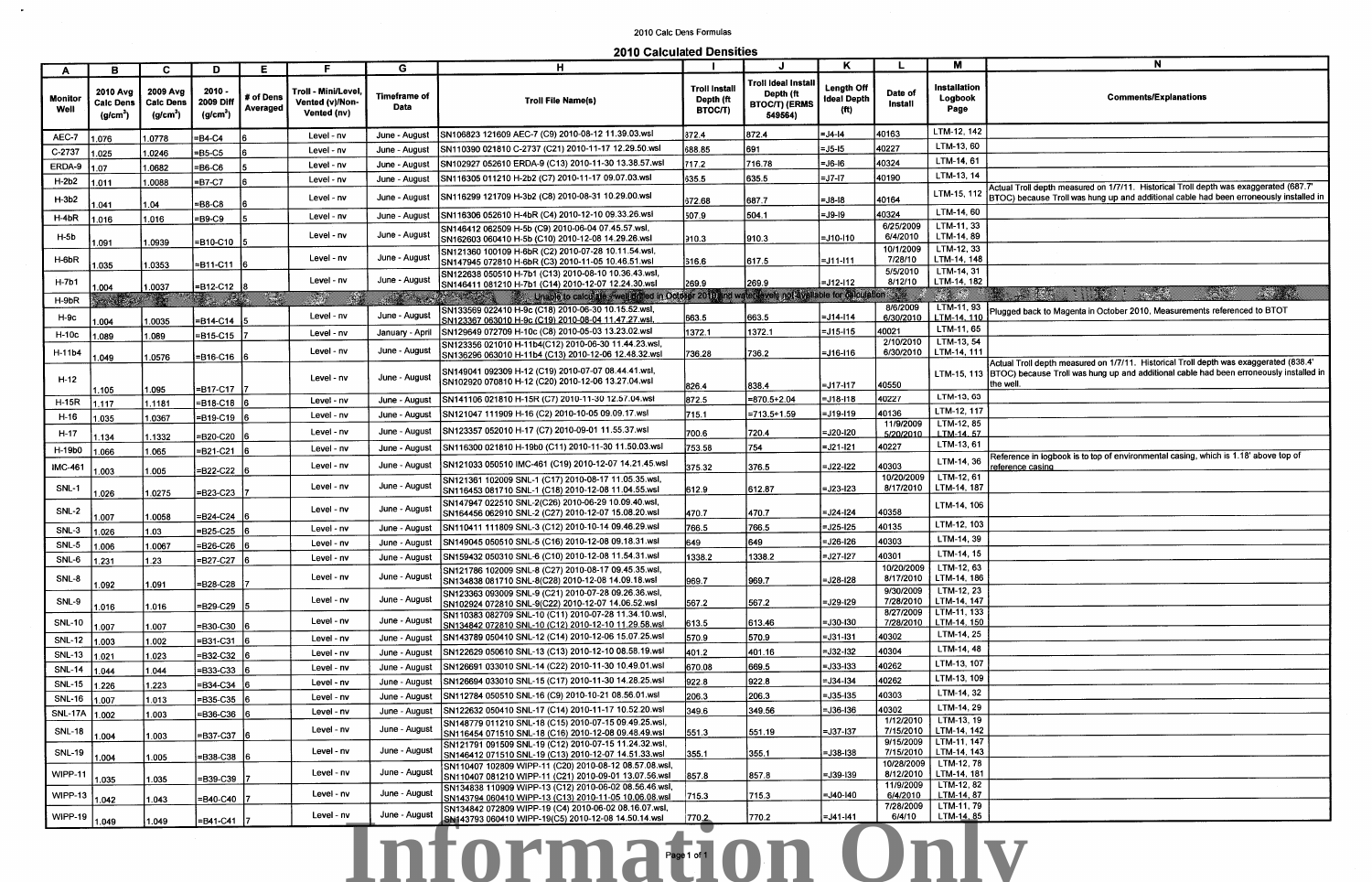H-3b2 Culebra Troll Install. Z (ft BTOC) = 672.68 Troll files- SN116299 121709 H-3b2 (C8) 2010-08-31 10.29.00.wsl, SN133569 083110 H-3b2 (C9) 2010-10-05 10.34.35.wsl, SN133569 100510 H-3b2 (C10) 2010-11-02 10.35.39.wsl, SN133569 110210 H-3b2 (C11) 2010-12-06 11.32.31.wsl

> WL(psi) 141.61 141.638 141.625 141.578 141.569 141.558 141.589 141.577 141.544 141.59 141.563 141.566 141.535 141.562

Date/Time 1/1/2010 0:00 111/2010 1:00 1/1/2010 2:00 1/1/2010 3:00 1/1/2010 4:00 1/1/2010 5:00 1/1/2010 6:00 1/1/2010 7:00 1/1/2010 8:00 1/1/2010 9:00 1/1/2010 10:00 1/1/2010 11:00 1/1/2010 12:00 1/1/2010 13:00 DTW (ft BTOC) Date/Time PSI DTW (ft BTOC) DTW Troll Depth Baro psi Calc Dens Average Source (ft BTOC) 6/2/2010 10:19 141.495 387.58 S 672.68 12.918 1.040 6/8/2010 8:20 141.512 387.79 w 672.68 13.049 1.040 7/6/2010 10:55 | 141.597 | 387.58 | S | 672.68 | 13.014 | 1.040 | <sub>1.041</sub> 7/13/2010 15:15 141.71 387.54 w 672.68 12.947 1.042 8/3/2010 10:02 | 141.641 | 387.61 | S | 672.68 | 13.065 | 1.040 8/11/2010 14:07 | 141.647 | 387.65 | W | 672.68 | 12.995 | 1.041 SN116299 121709 H-3b2 (C8) 2010-08-31 10.29.00.wsl, SN133569 083110 H-3b2 (C9) 2010-10-05 10.34.35.wsl, SN133569 100510 H-3b2 (C10) 2010-11-02 10.35.39.wsl, SN133569 110210 H-3b2 (C11) 2010-12-06 11.32.31.wsl 145 r-------------------------------------------------------· 144 +-------------------------------------------------------~ 143~--------------------------------------------------~ 142 <sup>142</sup>141 + ~~~~~~ii~~~~~~~~~~~~~~~~;;--~~==J  $\bar{a}_{140}$ ~140 +-----------------------------------------------------------\_\_, 139 ~------------------------------------------------------~ 138 +-------------------------------------------------------~ 137 +-------------------------------------------------------~ 136 ~------------------------------------------------------~ 135 +-------r-----~------------------------------,---------~ 1/1/10 2/20/10 4/11/10 5/31/10 Dat<sup>2</sup>20/10 9/8/10 10/28/10 12/17/10

1/1/2010 14:00 1/1/2010 15:00 1/1/2010 16:00 1/1/2010 17:00 1/1/2010 18:00 1/1/2010 19:00 1/1/2010 20:00 1/1/2010 21:00 1/1/2010 22:00 1/1/2010 23:00 1/2/2010 0:00 1/2/2010 1:00 1/2/2010 2:00 112/2010 3:00 1/2/2010 4:00 1/2/2010 5:00 1/2/2010 6:00 1/2/2010 7:00 1/2/2010 8:00 112/2010 9:00 1/2/2010 10:00 1/2/2010 11:00 1/2/2010 12:00 1/2/2010 13:00 1/2/2010 14:00 112/2010 15:00 112/2010 16:00 1/2/2010 17:00 112/2010 18:00 1/2/2010 19:00 112/2010 20:00 1/2/2010 21:00 1/2/2010 22:00 1/2/2010 23:00 1/3/2010 0:00 1/3/2010 1:00 141.522 141.516 141.512 141.537 141.531 141.528 141.537 141.555 141.565 141.548 141.527 141.553 141.516 141.528 141.525 141.558 141.518 141.53 141.563 141.538 141.55 141.537 141.524 141.489 141.52 141.491 141.479 141.521 141.505 141.503 141.509 141.524 141.535 141.532 141.541 141.543

> 141.535 141.538 141.544 141.56 141.577

1/3/2010 2:00 1/3/2010 3:00 1/3/2010 4:00 1/3/2010 5:00 1/3/2010 6:00 H-3b2